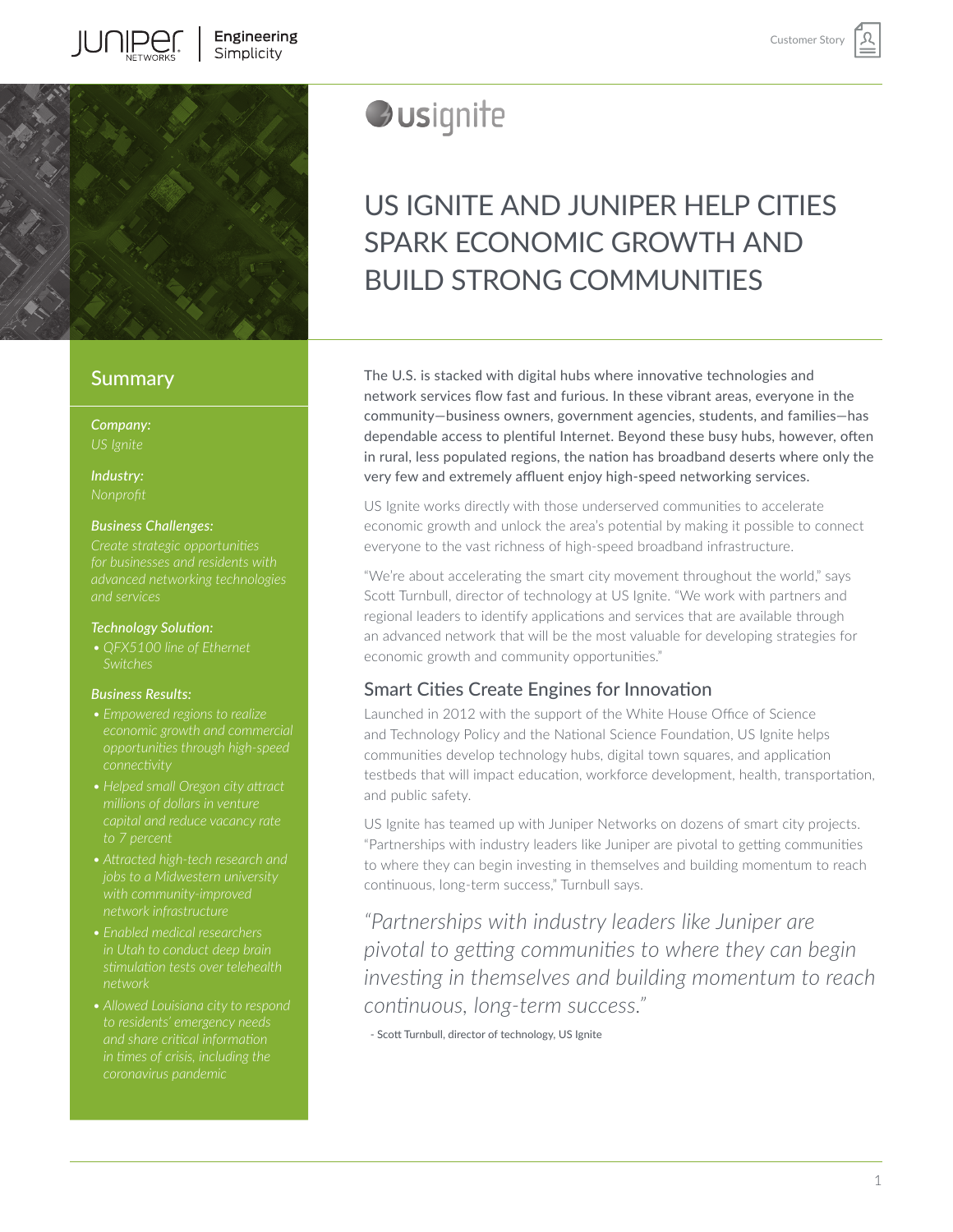Within the [Digital Town Square program,](https://www.us-ignite.org/the-digital-town-square-project/) US Ignite and Juniper are strengthening broadband performance at the local and regional levels by linking local network infrastructure and the midhaul and backbone networks that connect those communities to the Internet. Once linked, communities can access content, applications, computing power, and many more valuable resources. This strategy reduces the impact on the national network, and it provides shorter and more consistent response times at the local level.

"We are helping regions become adaptive to the needs of their people through the deployment of technology," Turnbull says. "In some areas, we are adding intelligent network management so they can better support emergencies or improve public safety. Other areas are improving their decision-making with adaptive street lighting or traffic patterns."

US Ignite came into Eugene, OR, a city 100 miles from Portland, and created a collection of fiber buildouts that connected local network infrastructure to Internet transport routes traveling across Oregon and California. With so much bandwidth capacity available, Eugene began attracting dozens of companies and a steady stream of tech talent. The area has seen millions of dollars in venture capital move into the region and reduced vacancy rates to 7 percent.

# *"We're not giving our communities a free, nameless puppy. QFX Series switches are a proven solution that fits into their operational footprint."*

### - Scott Turnbull, director of technology, US Ignite

In the Urbana-Champaign area in Illinois, two Digital Town Square projects increased broadband capacity, updated connection pathways, and improved network resiliency and broadband availability. Local network operators were able to offer 10 Gbps broadband with improved network connectivity, and load distribution is much more balanced now during high traffic periods. The network upgrade has also added research and tech jobs at the National Center for Supercomputing Applications at the University of Illinois, Urbana-Champaign campus.

Another broadband success story took place in Utah, which is largely rural and sparsely populated. A Digital Square project created a statewide, distributed, and resilient data exchange that is making significant contributions to the local economy. The gaming industry in Salt Lake City is enjoying low latency and lightning-fast response times, while patients are enjoying the convenience of telehealth. Medical professionals in Moab, UT,

have tested deep brain stimulations to address health conditions such as Parkinson's disease over gigabit connectivity to the Utah Education and Telehealth Network.

Turnbull sees these city successes as examples of the advantages of having advanced network services. "Our ability to participate in society is directly tagged to our ability to access an advanced network and get good performance across it," he says. "Having local network architectures that are supported by robust fiber infrastructure and switch architectures is a great way for communities to make sure that everybody is included equally in the ability to communicate, to recover from disaster, educate themselves, or run a successful business."

# Juniper Is a Familiar Solution that Fits the Footprint

An advanced high-powered network is central to US Ignite's smart city game plan, and Juniper is its best performer. The Juniper Networks® QFX5100 line of Ethernet Switches is integral to many US Ignite projects, including Digital Town Squares.

QFX5100 switches dramatically increase capacity between mid-mile and backhaul networks and last-mile broadband infrastructure deployed by ISPs so that broadband can conveniently reach community businesses, governments, and residents. The high-performance, agile, and scalable QFX5100 switches deliver 10/40GbE capacity to broadband-lacking communities. QFX5100 switches also have flexible deployment options and rich automation features.

"We're not giving our communities a free, nameless puppy," Turnbull says. "QFX Series switches are a proven solution that fits into their operational footprint."

Another advantage is that the capabilities of Juniper networking encourage communities to be more creative and innovative. "Communities start thinking 'Wow, what can I do now that I couldn't do before?' Juniper's robust feature set gives them so many possibilities," Turnbull says.

## Emergency Response Centers Help Residents Navigate Unstable Times

As regions recover from the COVID-19 pandemic, Turnbull sees advanced network services as an important differentiator for returning to economic health. "Network services are a fundamental technology for a world that may need to cycle through periods of isolation or quarantining as we work to find a vaccine and potentially face another future virus outbreak," he says.